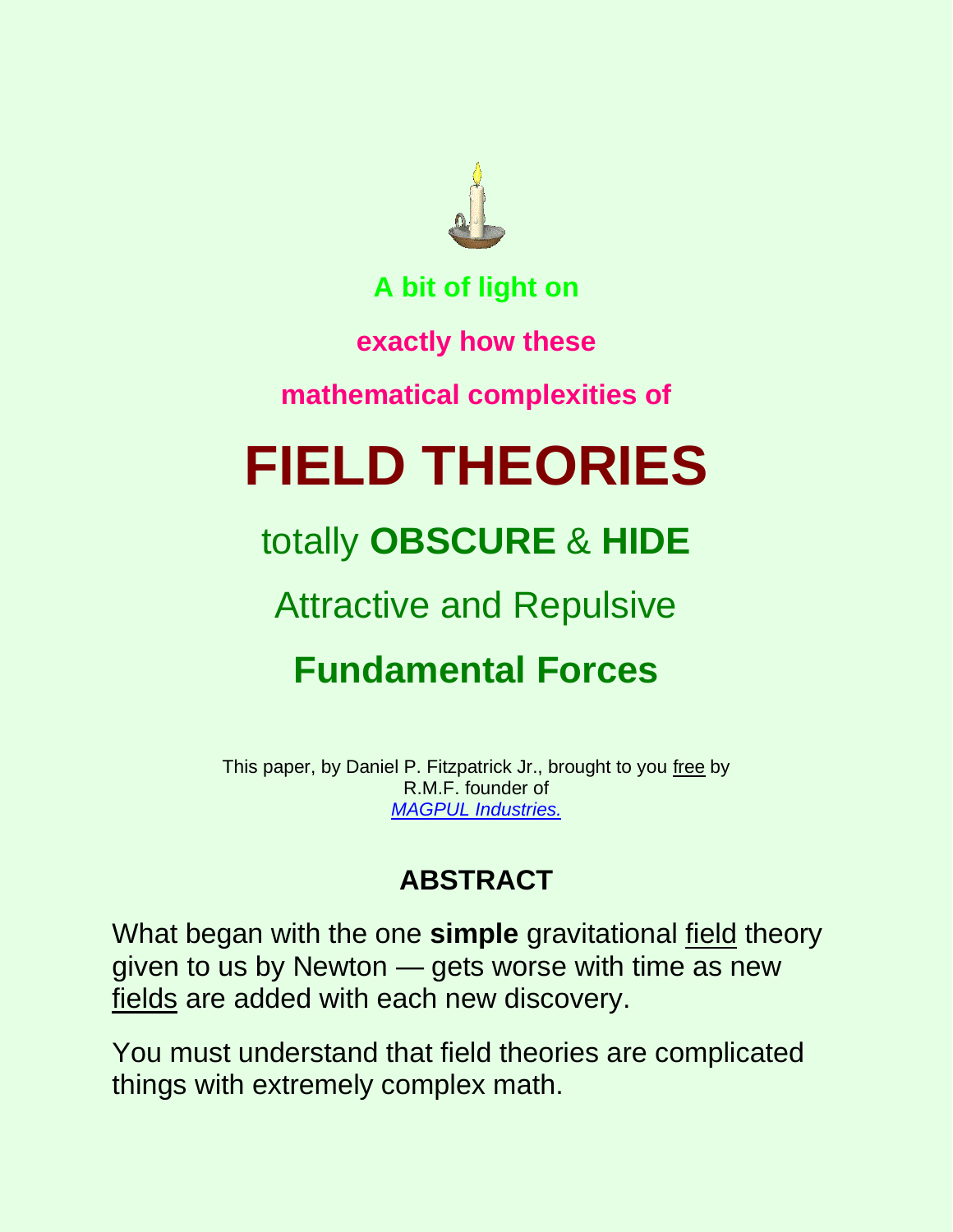Isaac Newton, in fact, had to invent calculus in order to finish his gravitational field theory.

Albert Einstein, Stephen Hawking and many other theoretical physicists looked for a **simple** explanation of this complicated universe, requiring various mathematically complex field equations to give the exact amounts of all these new different forces, as new things are discovered — with **all** their new field theories added.

In this lengthy but necessary **6** page abstract alone you will find the **simple** explanation, that these theoretical physicists were looking for.

You will also see **why** — after Newton's gravitational field theory — things got so complicated: it was because more and more field theories were being *constantly* added.

And it continues to get even more complicated with new discoveries adding even more field theories.

However, a **simplification** can start right now with NASA scientist Dr. Milo Wolff's **scalar**, spinning, *standing wave* approach to everything we note as spinning in both micro and macro realms of our entire universe.

This universe — of spinning entities — is far **simpler** than anyone has imagined, providing one, forgets all field theory hogwash, and observes only the **relative motion** (phase) of all these **scalar** spin frequencies in respect to one another.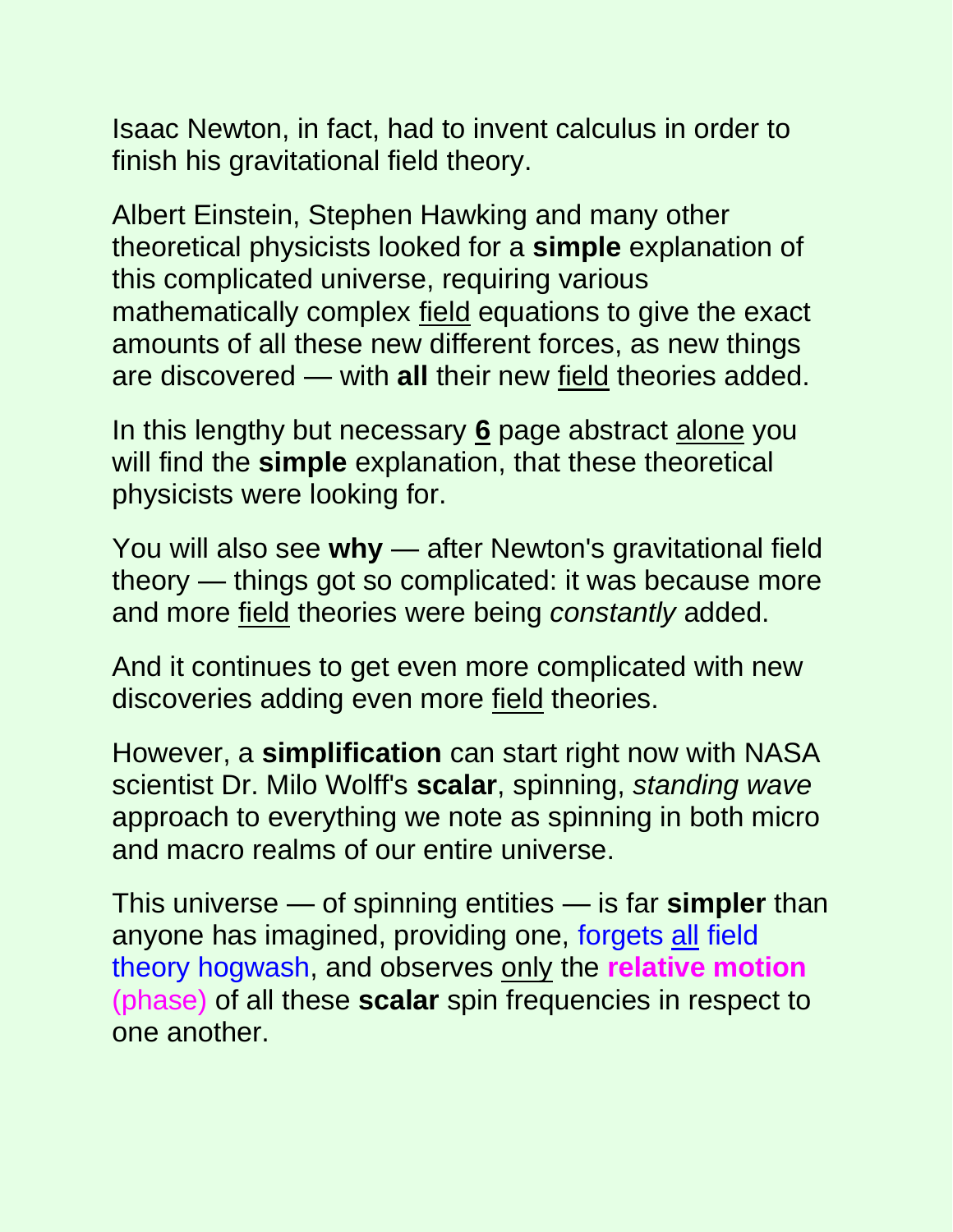If this really is, Dr. Milo Wolff's *standing wave*, frequency universe all throughout, then our old opinions of *space, time, plus and minus charges* along with *north and south poles* all have to drastically change. Now we must think only, in terms of **scalar relative motion** (phase).

More than half a century ago there was a good article, in *Scientific American* about Ampère's Long Wire Law that made me re-think — and suspect even more — everything I had learned in electronics.

In the 1820s, André M. Ampère took two batteries and connected each to a long wire, with both wires parallel to each other. When the current went the same direction through both wires, the wires attracted. When Ampère reversed one of the batteries and the current went through the wires in opposite directions, then the wires repelled each other.

The unit of electrical current, the Amp, was named after Ampère for this simple discovery — relating the magnetic field **directly** to the movement (current) producing it.

The **simplicity** of Ampère's Law — using **no** *plus or minus charges or north and south poles* — is now totally obscured by the more complicated math and rules of the Faraday-Maxwell field theory, coming half a century after Ampère, that must use *plus and minus charges and north and south poles*.

Faraday was hired by the Cavendish Laboratory as a bottle washer and while there built the world's first electric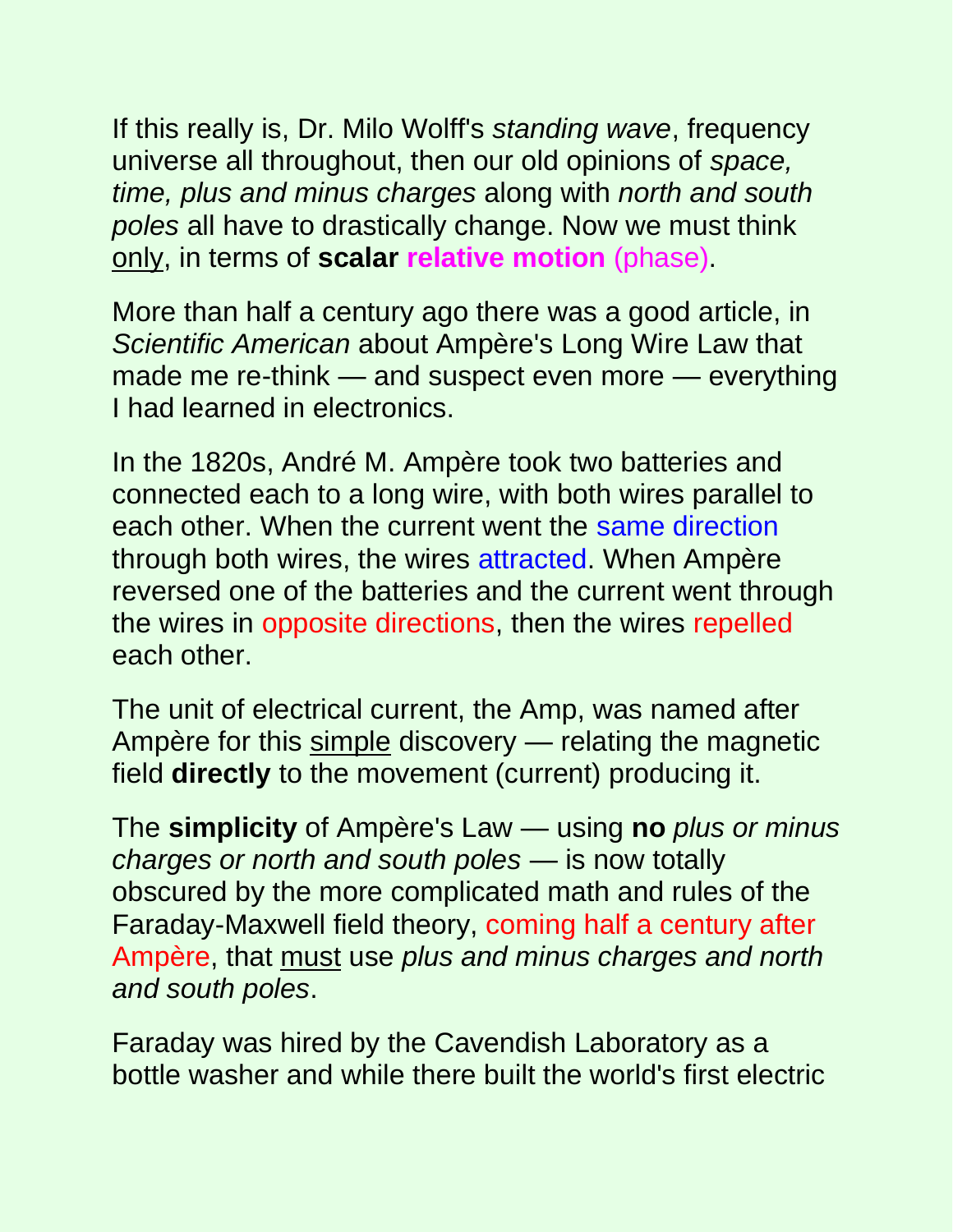motorized device, and Maxwell, a beer truck driver, figured out the complex math for Faraday's **two** field concepts still in use today.

Faraday dangled a piece of copper wire into a pool of mercury in which was a magnet. The wire would either rotate clockwise or counter-clockwise depending on which way the battery was connected, or which pole of the magnet faced up.

This device made headlines in journals all over the world and made Faraday famous.

To explain exactly how this device worked, Faraday needed and used **two** field theories: an electric field theory using Benjamin Franklin's plus and minus charges and the north and south pole magnetic field theory.

I saw electron spin direction was important, in my first year of high school, and that more magnetic attraction simply meant more electron spins were in-phase with each other.

No *plus and minus charges or magnetic lines of force* needed to see **why** the attraction!

I knew then that **relative motion** (phase) — itself played an essential part in giving us these electrical forces.

Ampère didn't know about electron spin, but he certainly saw the same **relative motion** aspect of it that I saw, but why wasn't any of this common sense **simplification** of **why** we have force — in modern science?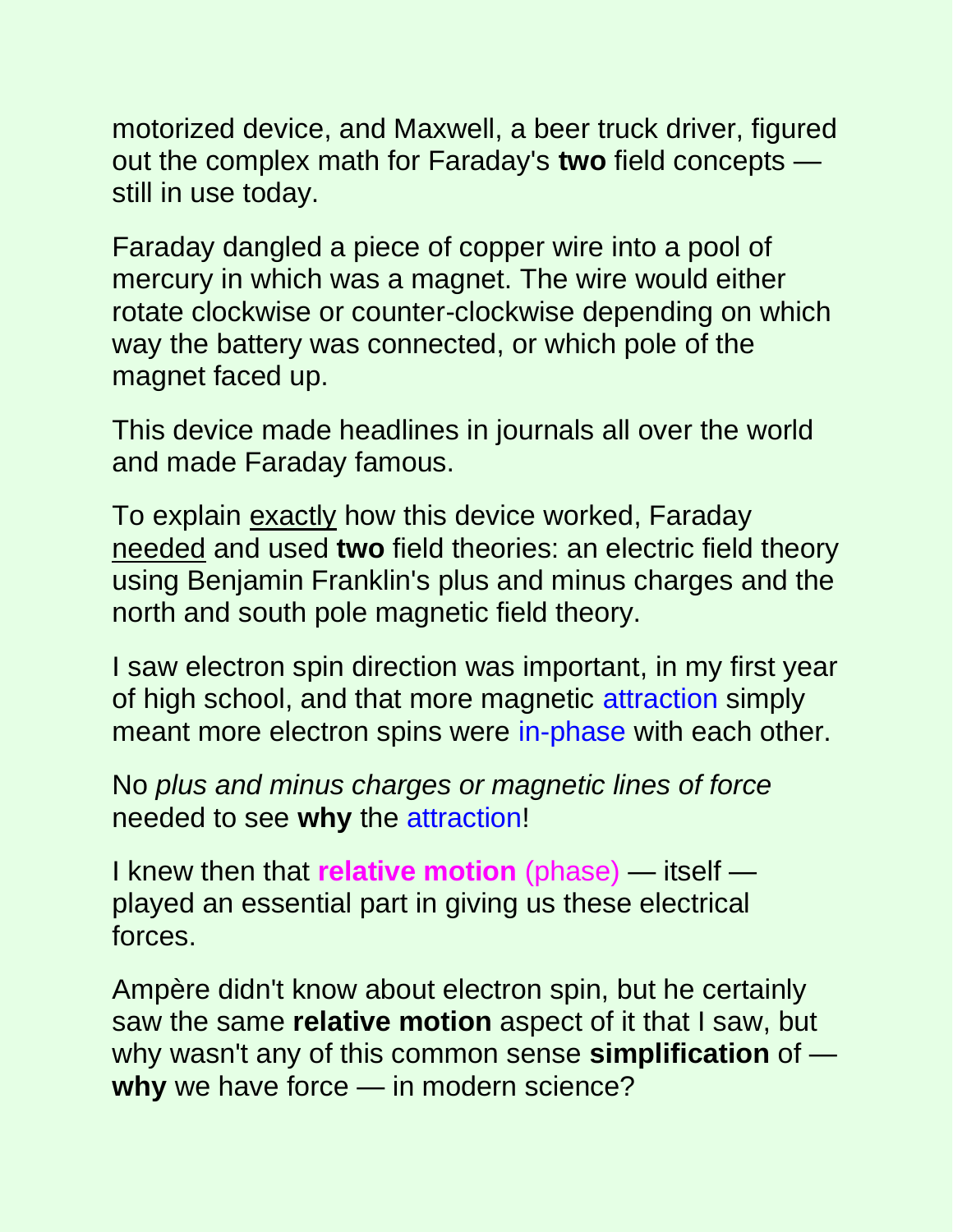It isn't there because the Faraday-Maxwell field math and rules — need *north and south poles and plus and minus charges* — and show only how to maximize and utilize these forces.

F-M Field theory is not good at getting to the bottom of **why** we have these forces.

The old ALNICO magnets of my youth, where the electron spins could only be concentrated in one direction were a godsend, because they taught me what Ampère had learned: they taught me exactly, that **relative motion** (phase) itself was causing these forces.

Ampère's simple Law, published in 1825, said: things on **parallel paths** — *later found to be electrons* — going in the same direction, attract each other, and those on **parallel paths** going in opposite directions, repel each other.

I showed in 1966 that this ONE simple **relative motion** (phase) TRUE concept was far better than using TWO complicated FIELD concepts of *plus and minus charges and north and south poles*, because **relative motion** (phase) — by itself — shows how electron motion or spin causes magnetic force, thus unifying both electrical and magnetic fields.

Nevertheless, field theory in the hands of people like Charles P. Steinmetz, built this industrial age of electrical wonders.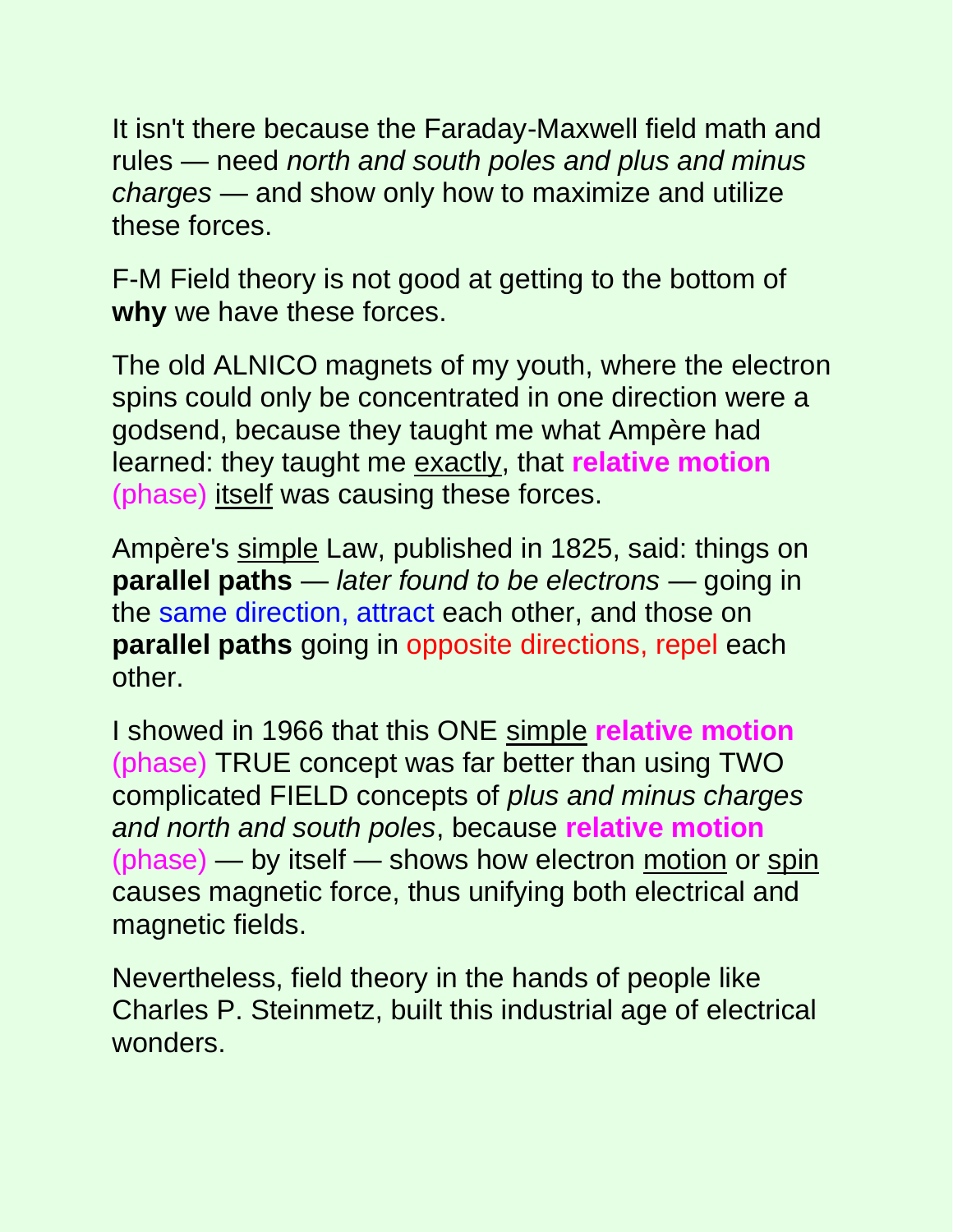With the popularity of the Faraday-Maxwell field theory, Ampère's amazing, unifying concept of 1825 lost out to this field theory that Einstein warned us about in 1954.

You will see, herein, exactly **why** field theory led us astray.

And you can read Einstein's exact warning words about field theory and modern science — which this paper now proves were correct.

André M. Ampère's long wire law essentially showed us this: *electrons moving on parallel paths, in the same direction attract —— electrons moving on parallel paths, in an opposite direction repel*.

How the Britannica could screw up and get this completely backwards for over *five years now* — without even one scientist telling them — is beyond me.

Yes, mistakes are made by credible sources, and myths are thereby created that last, *not only for five years*, but for decades like *phlogiston*: that's a good part of this paper.

A full page (page 29) on 1-18-1967 in the **New York Times** *Sunday Book Review Section* is about my publication, back in 1966. In that I showed: Ampère's Law was the reality, and *it beat thinking in terms of FIELD Theory's — unreliable and imaginary — plus and minus charges and/or north and south poles*.*[1966.html](http://www.rbduncan.com/1966.html)*

Now in 2018 I'm showing that **scalar relative motion** (phase) applies — *not only to electrons* — but to all these spinning entities in both microcosm and macrocosm.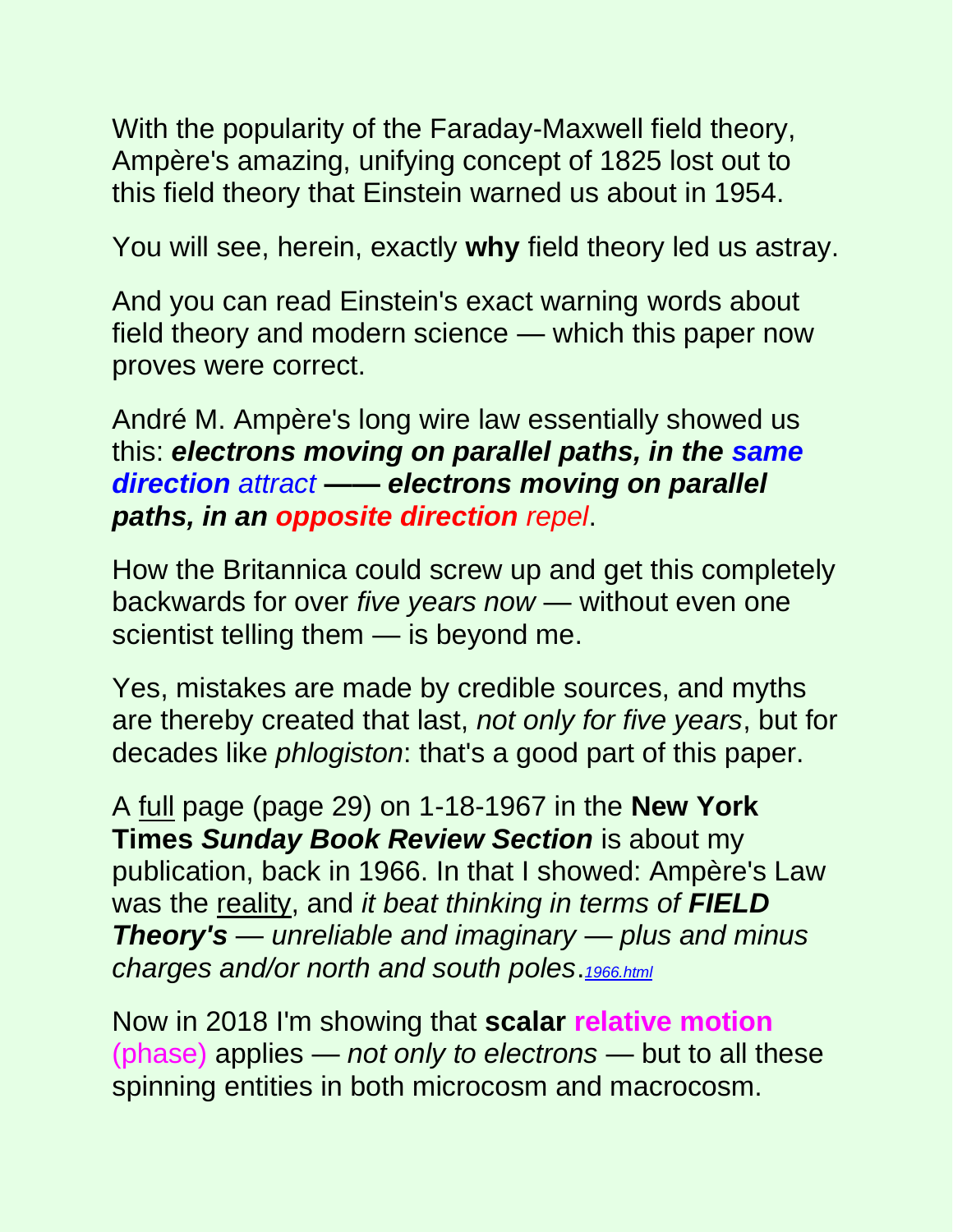Ampère's Law essentially **tells** you: entities that are **inphase** attract, and entities that are **out-of-phase** repel each other.

This is not only the rule — engineers use — in the electrical world, but it's the rule between all these **scalar**, **spinning** entities giving us all the forces in our entire micro-macro universe.

All forces now have to be seen as being caused directly from that fundamental Ampère's Law *PHASE* rule above, giving us a **simplification** of present science — that both Einstein and Hawking looked for their entire lives — but never found.

Science now becomes a whole new ballgame, **simplified** by Ampère's Law that now shows us, that it's the *PHASE* between all these **scalar spin frequencies** that gives us all the attractive and repulsive forces that build this entire micro-macro universe.

I'll also show you 3 beliefs that have to change.

\* end of Abstract \*

New discoveries, generally open up a Pandora's box of difficulties: this one greatly **simplifies** much of present science.

The following is going to be hard to believe by many who read it, but it is all absolutely true.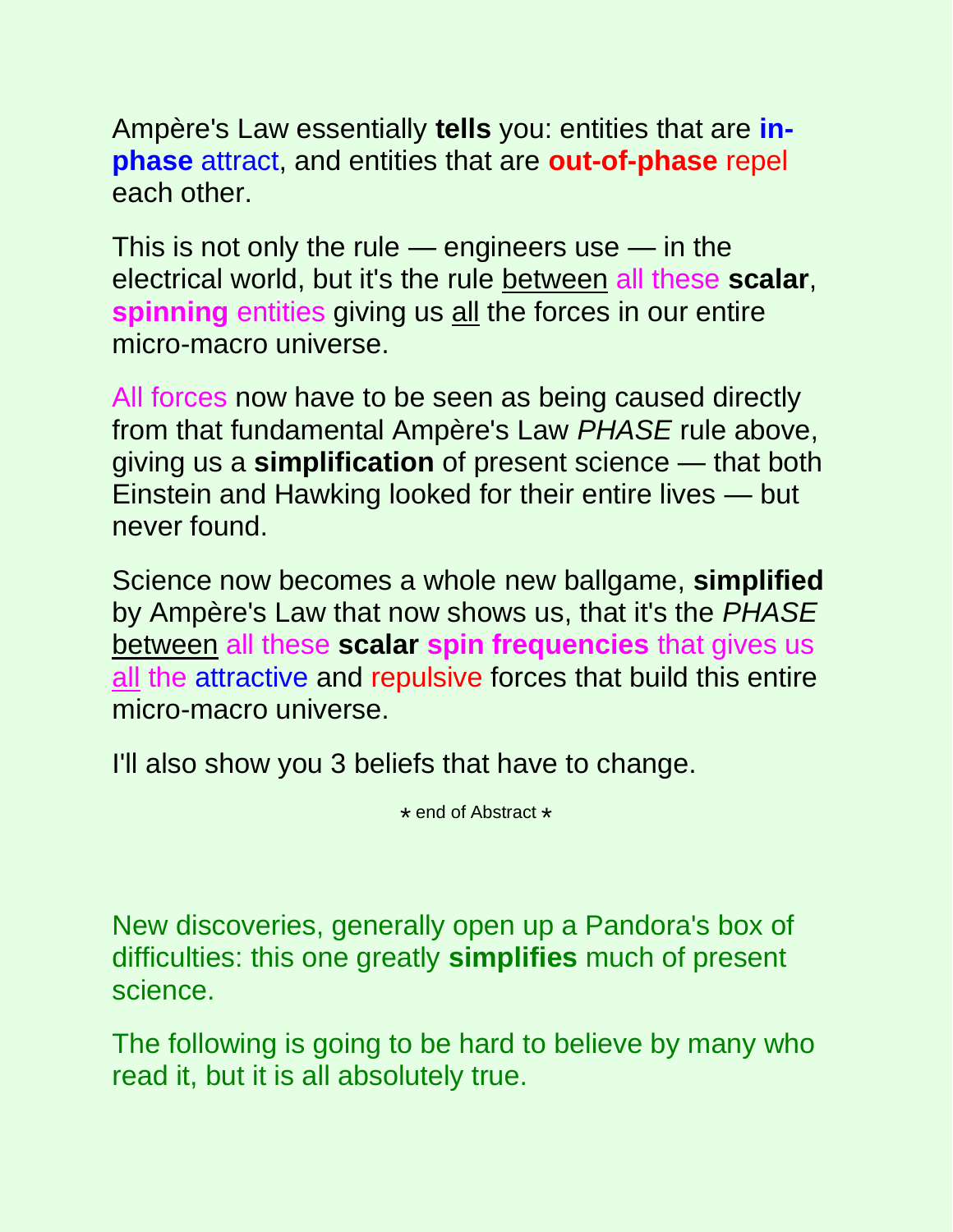Read this entire paper, and then at the very end you will be one of the few people who understands exactly what causes gravity.

*"Science is the key to life"* was written under my graduation picture in the 1950 Cynosure of Linden High School in Linden, New Jersey.

Science has, in fact, been the key to my entire life.

I can remember the first radio I ever fixed, as if it happened yesterday! It was either 1944 or 1945, and I was in the 6<sup>th</sup> or 7<sup>th</sup> grade and up at Lake Hopatcong where it was over a thousand feet above sea level and a lot cooler and far nicer than in Linden, New Jersey in summer. I was at our neighbor's house, and I found their beautiful big radio didn't work. I went back to our house and got my father's volt-ohm meter. At the radio, I put one meter lead to ground and the other to a grid cap on the top of one of the tubes, and as I tuned the dial I could see the meter fluctuating, so I knew the set was working OK. All the tubes checked out OK this way, so I went to the output transformer that matched the high impedance of the tube circuitry with the low loud-speaker impedance. I had, therefore, traced the sound fluctuations — through the tubes — and then I also saw fluctuating meter readings on both primary and secondary terminals of the output transformer, going right to the loud-speaker — but why was there no sound??? Why didn't the radio work??? I had good eyes back then and spotted a broken loudspeaker coil wire — because sounds from the huge loudspeaker evidently vibrated, flexed and finally broke the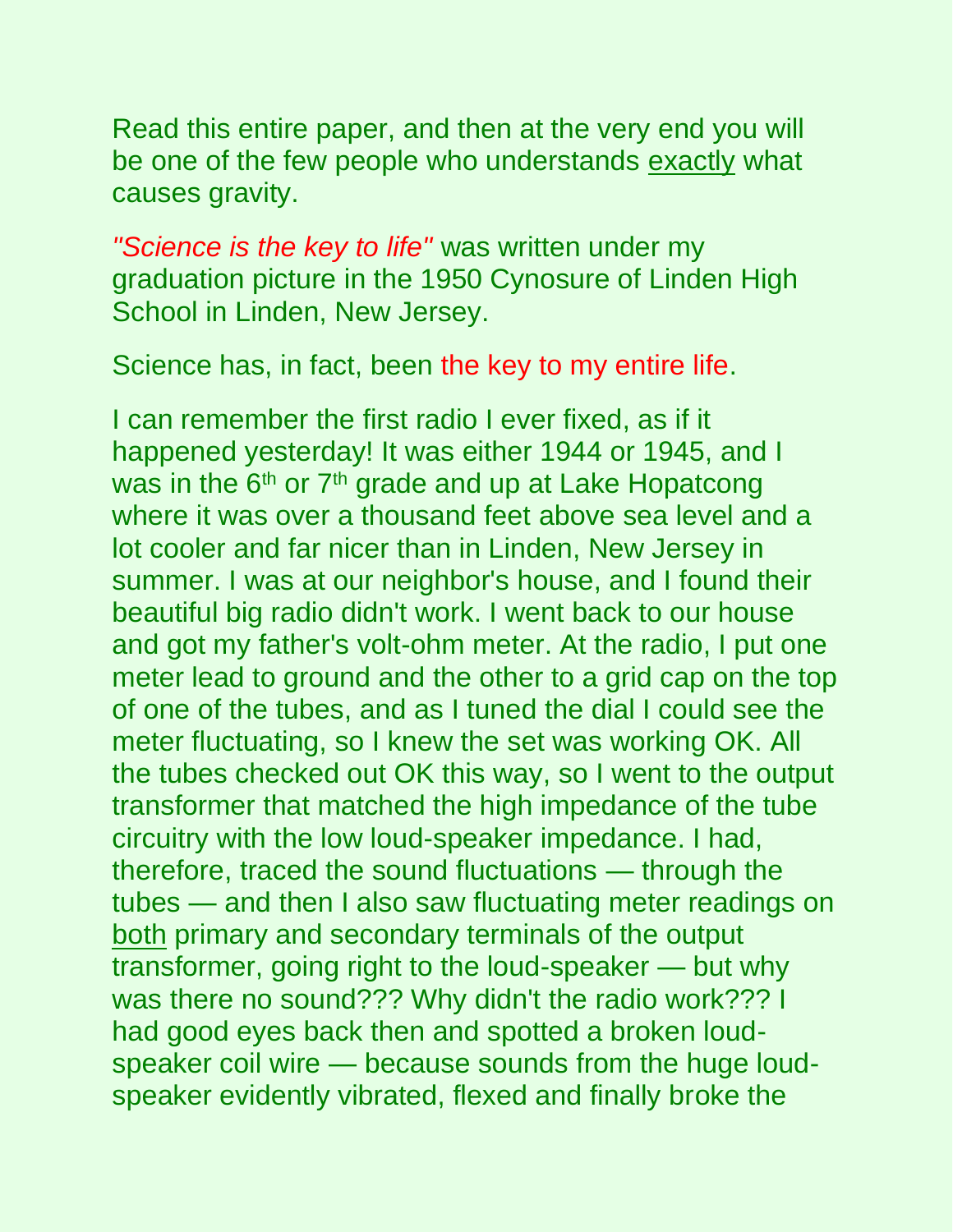loud-speaker coil to transformer wire. So, I went back home and got my soldering iron, came back and soldered the wire back again, possibly giving the radio another ten years of life. That neighbor woman couldn't believe it when the radio played just like it did when it was new — and she gave me two dollars.

That experience was worth its weight in gold because it showed me the path I was going to take for the rest of my life.

I'm retired now in one of the better retirement places just outside of Austin, Texas where I now have the time to write these science papers that are being read by thousands — every month in more than 50 countries who wish to get a jump ahead of those in the universities, who are *always* a bit behind what is going on in the science world.

Here's something, the people who read my papers know.

It's really NASA scientist Dr. Milo Wolff's frequency universe — all throughout micro and macro worlds — in which the forces are produced via the **phase** between all these spin frequencies.

This frequency aspect of our universe all throughout that Milo Wolff saw — is not that apparent, so we entirely missed it: this is the reason we missed the supreme importance of **phase** between all these spin frequencies being the **key** to what is really going on in this entire universe.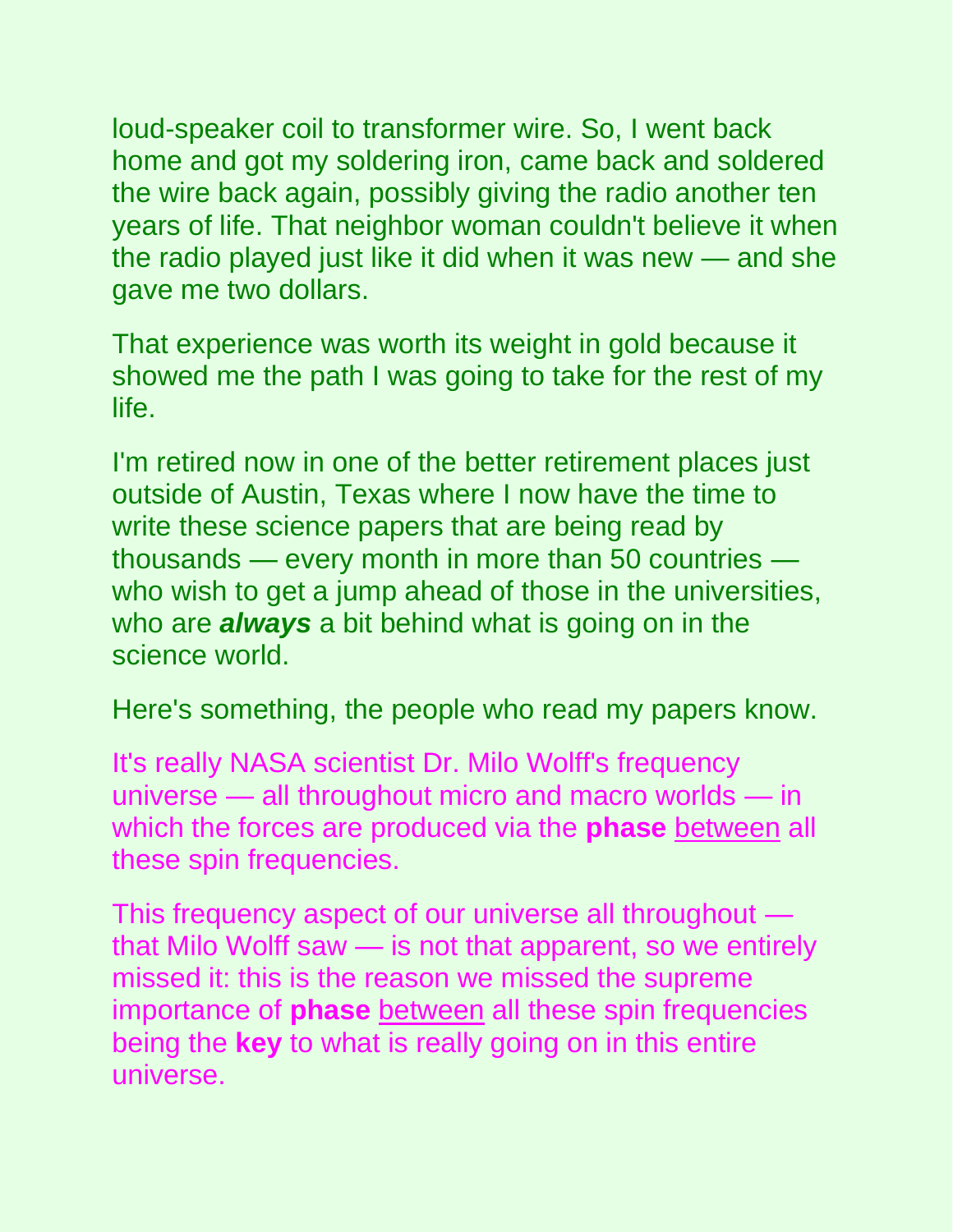I stated in my 1966 publication that André Ampère gave us the **relative motion** law aspect of it that showed us what was really going on, "Things moving on **parallel paths** in the same direction will attract and in opposite directions will repel".

I used the term **relative motion** and Ampère's law for decades, and even during Milo Wolff's healthier years, before using the term **phase**, as I put more of the pieces of this science jigsaw puzzle together.

I'm certain that if I would have used the term **phase** more, during Milo's good years, then he might have published this before me.

Most people have no idea what phase means, so I knew I should be explaining things using terms like *Ampère's Law* and *relative motion*, instead of using the term **phase**, but now when trying to get folks to look at all these spins of everything in the micro & macro universe, I saw **phase** was the better word to use.

I had considerably slowed down on this puzzle until I heard mathematician Stephen Wolfram explaining to Charlie Rose on TV that mathematics could never help in finding the *correct model* on which this universe was built. I immediately read Stephen Wolfram's book. It was then that I realized why Bohr and Einstein failed: neither had gotten to the bottom of things — but I did, and I had the *correct model* — Ampère's law.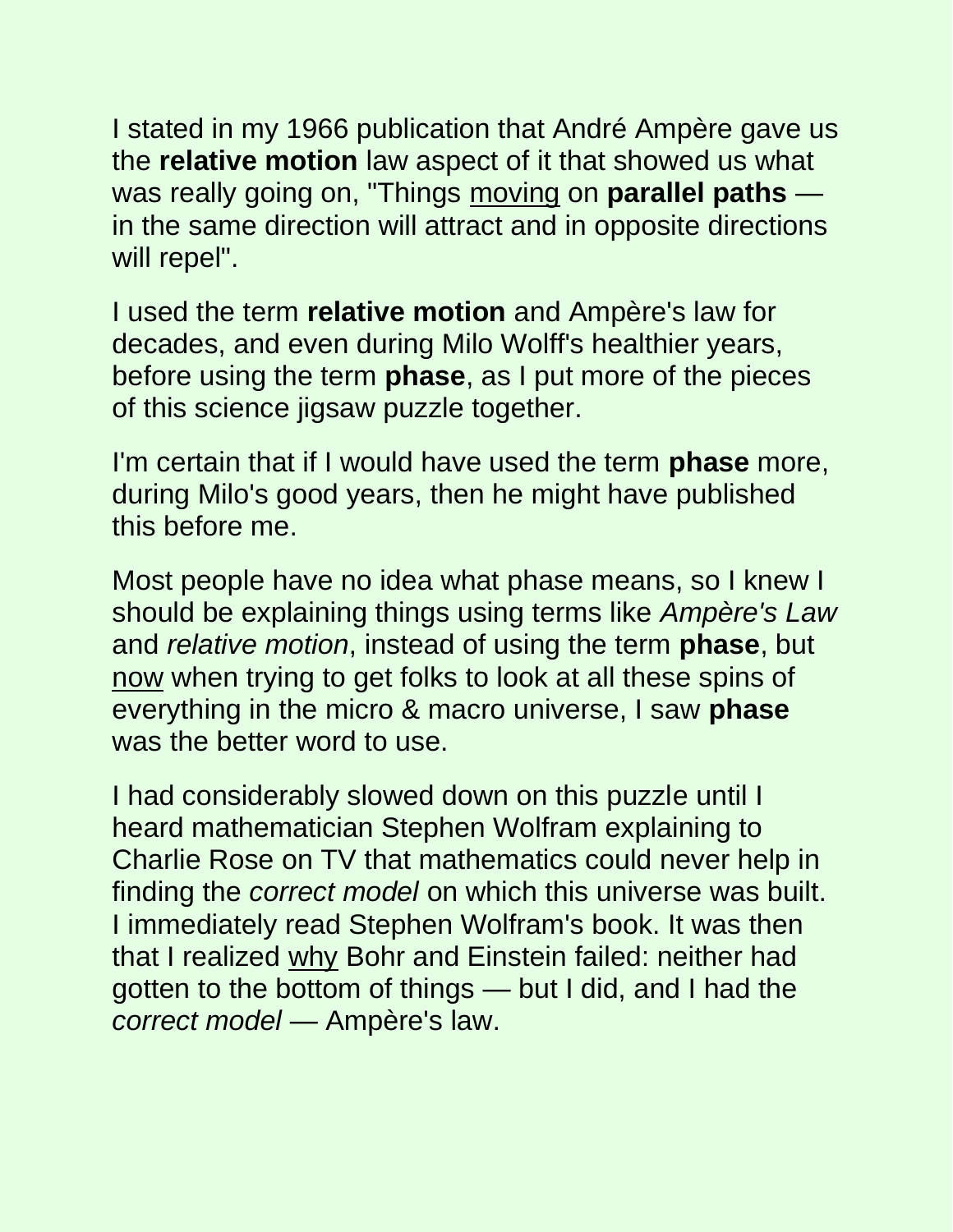Then I started really working harder, on not only putting *Phase Symmetry* together, but to convince people also.

Now — after getting the message out — it's becoming obvious to a great many that the only thing that spin frequencies have in common, that could cause force, would be **phase**.

Scientists use the word spacetime for a reason: space changes with a change in speed or mass, and so does time. We know when we look through the Hubble telescope through space, then we are also looking back through time. Space changes and time changes but the **spacetime interval** never changes: look it up!

Most enlightened scientists realize that spacetime is a single entity, therefore we use that word. Einstein, more than anyone else, gave us this realization of spacetime.

Our ancestors, however, didn't know about Einstein or spacetime and have given us two *different* building blocks of SPACE and TIME for our present science. Hence the chapter on COMPLEMENTARITY.

**This is an exceptionally simple universe** — once you understand what is really going on.

But we don't see it for the same reason that we see SPACE and TIME as two *different* things — when they are only ONE thing — as Einstein proved, the **spacetime interval**.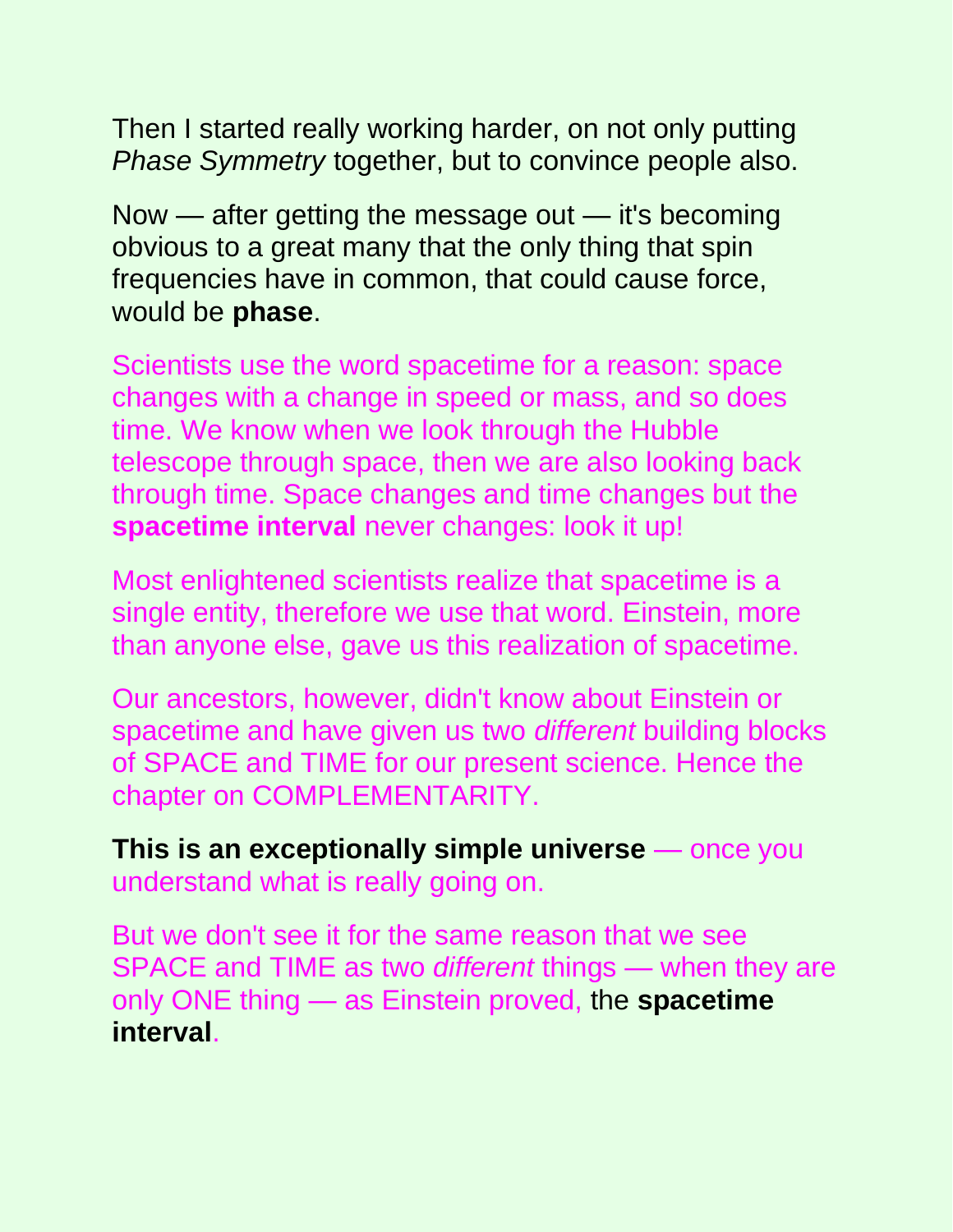Why we discern both space and time is a riddle wrapped inside an enigma, and it may remain so for quite a while yet.

This paper may, in fact, be the very beginning of unwrapping that enigma.

It's a universe of Dr. Milo Wolff's **scalar**, spinning, *standing wave* entities all throughout microcosm and macrocosm, whose spins **all obey** Ampère's simple phase law: scalar entities (solids) are created **between** attractive force, **in-phase** concentric binding of spin frequencies or harmonics thereof.

And then we have the opposite of SCALAR.

Spacetime (Einstein's Cosmological Constant type repulsive force or space) which is produced between **outof-phase** spin frequencies.

Einstein has to be given credit for being the first to see that all this space also had a repulsive force density to it. However, he missed the spacetime aspect of it all.

In fact, I did myself until recently. People will see that by reading some of my earlier papers.

I don't usually put out a paper unless I have something new to say, and in this paper it's the spacetime aspect of Einstein's Cosmological Constant, repulsive force density in both micro and macro realms: this, I'm trying to convey.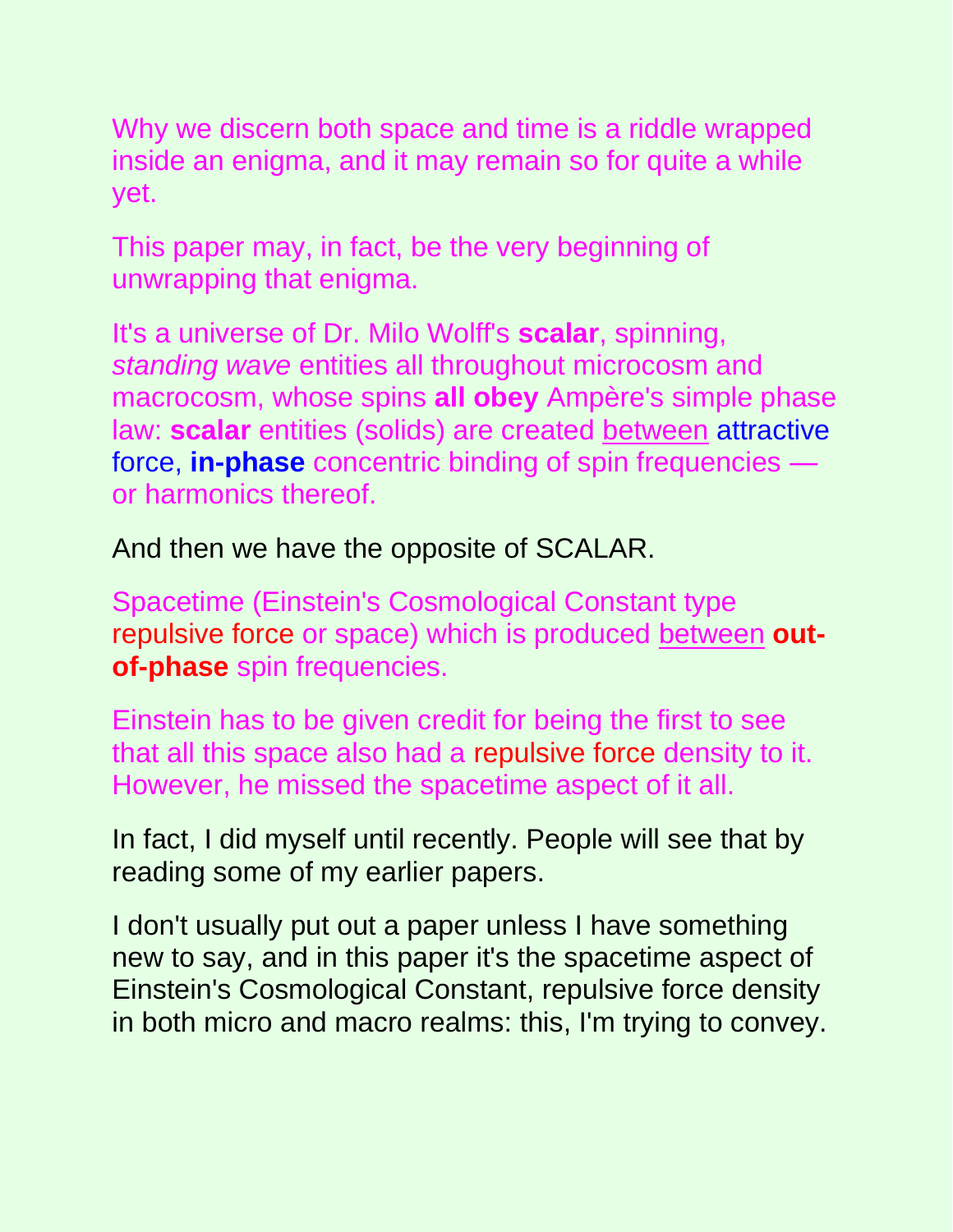#### **Both our space and our time are produced by**

Einstein's Cosmological Constant repulsive force density caused by all these spinning entities being out-of-phase with each other.

Welcome to Dr. Milo Wolff's frequency universe. Milo and I discussed science for decades. We both were into radio early and saw the rapid changes there. In his 80s, he drove me to John Wayne airport so I could return to Colorado. I do miss Milo Wolff. You are reading what he taught me.

It's a shame the establishment hasn't caught on to the utter **simplicity of this entire universe** that both Ampère and Dr. Milo Wolff have shown us.

Einstein's Cosmological Constant repulsive force density exists in both the microcosm and macrocosm, and even Einstein didn't realize its true value as also being spacetime that we somehow mistakenly divide into the two seemingly different concepts of space and time.

What can be divided is the spacetime interval — into two different spacetime realms — the microcosm and the macrocosm, using Ampère's Law in both.

Einstein's repulsive force space can also be seen in the microcosm by enlarging a molecular electron to the size of a pin head: the electron would then be as far from the nucleus as the fortieth floor in a tall building is from the street below.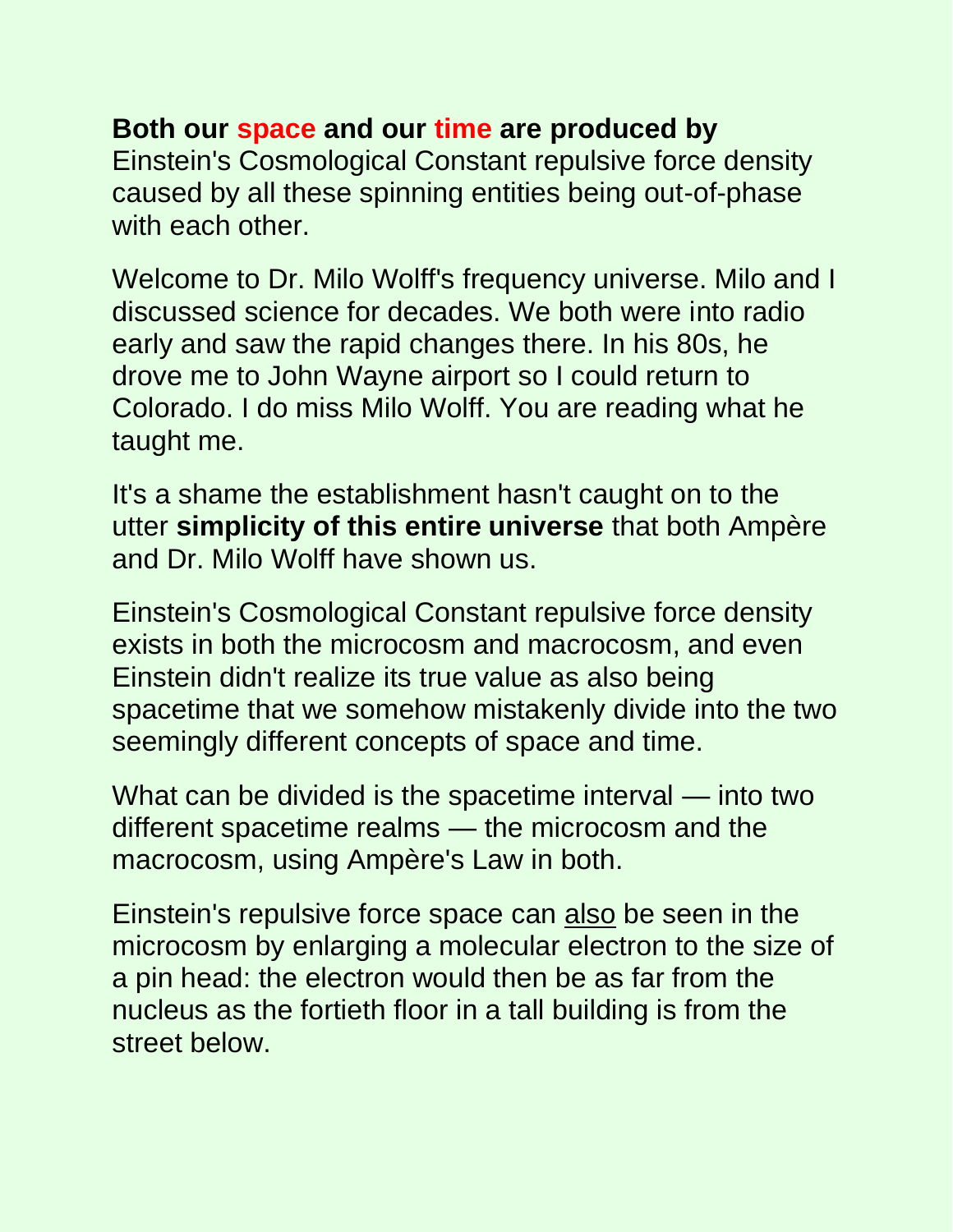But this microcosm spacetime is different from ours and uses a different spacetime interval.

The establishment understands that we have all this neutron *Binding Energy* in mass. Really it is *quark harmonic binding of electrons*, making them molecular electrons.

Nevertheless, when these numerous quark-electron bindings are severed — via either fission or fusion energy — then these many, severed items fly off, cork screwing through their realm producing vast amounts of out-ofphase forces or space as we see it, ending up with an element or elements closer to iron.

The iron molecule seems to be at some scalar, harmonic balance point — **why** is still a mystery.

These vast out-of-phase forces are what give us the atomic explosion — which ceases after creating the new element/elements, thereby removing all those temporary out-of-phase forces.

The microcosm — we all know — is a fairly well-balanced realm, where the in-phase forces are balanced well enough against the out-of-phase forces for perfect stability.

It's a shame the establishment hasn't caught on to this either, because the macrocosm has all these identical spins too. Why does the establishment see it differently? And that's coming too, so read on.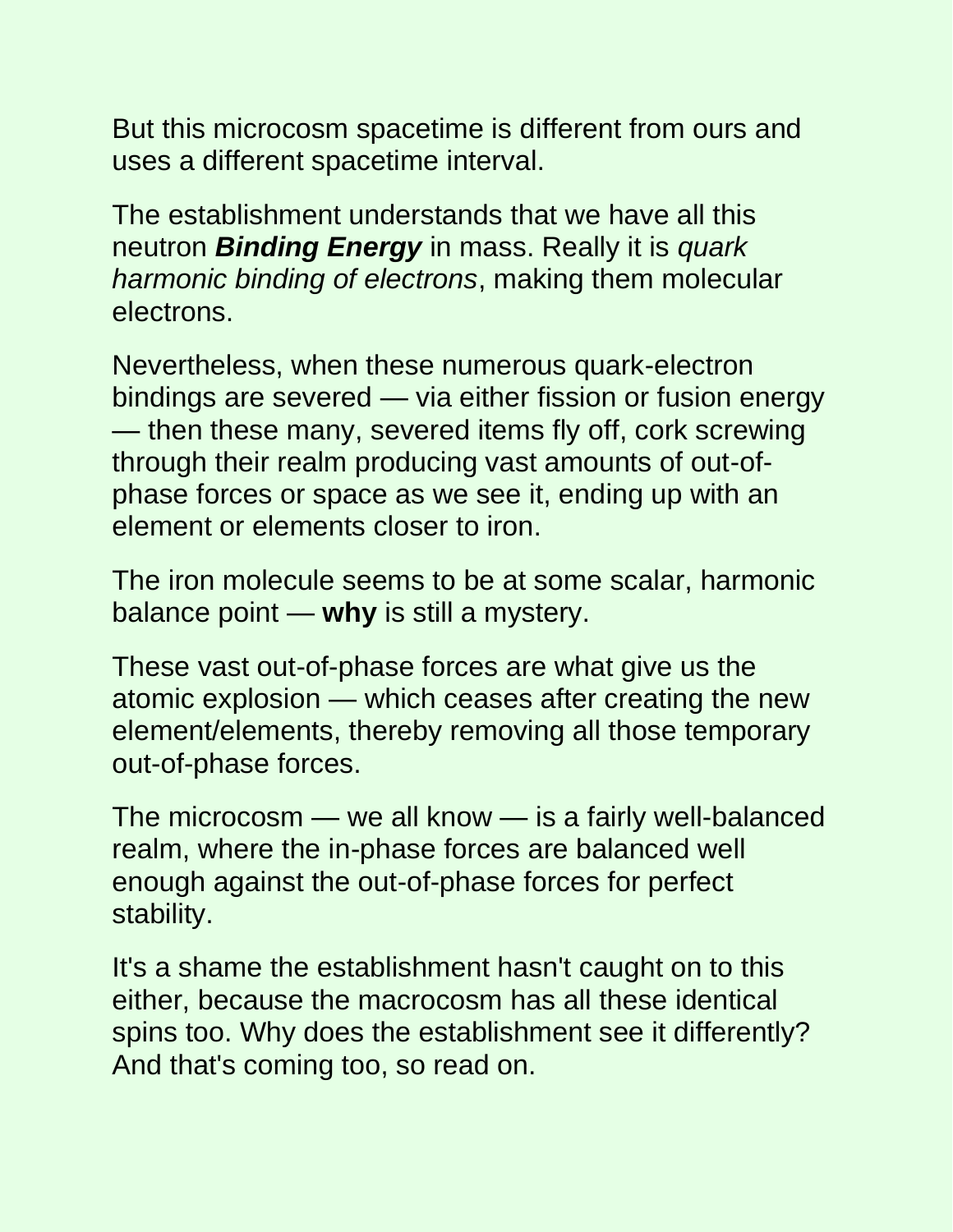There is an energy TRANSFER method that does not affect this in-phase to out-of-phase balance, but in that type of energy creation and transfer method, impedance matching is necessary.

In fact, this necessary impedance matching — where each mass binding had to match an equal mass un-binding gave us the concept that *"energy could neither be created nor destroyed"*, this was, of course, before the atomic energy era that began with Einstein's proof that E=mc<sup>2</sup>.

An example of this — impedance matching TRANSFER is the light that comes to your eyes from a star.

If you can remember, in that first radio I fixed, there was an impedance matching transformer that matched the high impedance tubes with the low impedance speaker coil. Well, the universe doesn't have that, but stars have electrons of various impedances ready to emit light and your eyes have red, green and blue receptors to receive the various colored light — providing among other things — their impedance exactly matches the impedance of those light emitting star electrons. Also, both star electron transmitting light and eye receptor electron must be a spin-up spin-down pair — **with their closest sides binding in-phase** — and their spin axes parallel or somewhat parallel.

And this, my friends — with those other things — is the answer to Olbers' Paradox.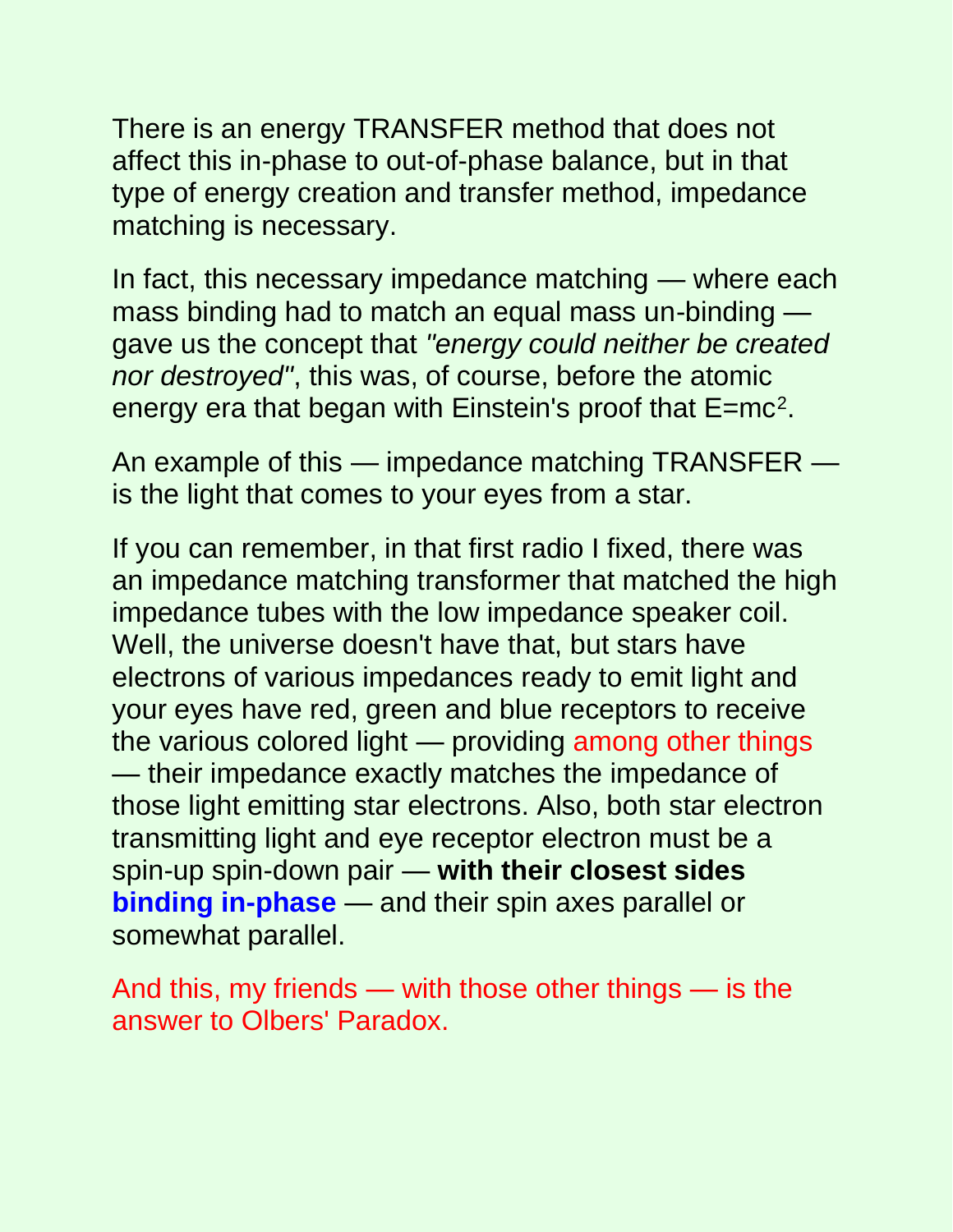Here's how light from a distant star acts somewhat like alternating current but at a much, much, much higher frequency.

If you look at energy transfer this way, then you will see the relationship between binding with the surroundings (stars) and internal binding; the production of a **quantum** of **energy** is gained after an **in-phase** binding **first** with the surroundings (a star) and then that same electron switches a bond FROM the surroundings (star) to an internal **in-phase** bond in your eye: an example is green light from a star, at 5,000 Angstroms in wavelength (color mid-range), where electrons in our eye cones are cycling bonds between electrons on that star, and us, at the rate of 600 trillion times a second (600 THz).

Only **ONE** of those cycling infinitesimally short period bonds is a quantum of **green** light.

It takes only about eight or nine of these quanta cycling bonds before you can sense the slightest bit of **green** light.

This is the way it really works, but if you want to believe in photons go right ahead. However, I do believe that much of quantum theory — along with photons — is going down the drain once an all frequency universe is accepted. We know enough about frequency behavior now to replace much of quantum theory with the frequency aspect of what's really going on, as I've just shown you with starlight and **in-phase** binding.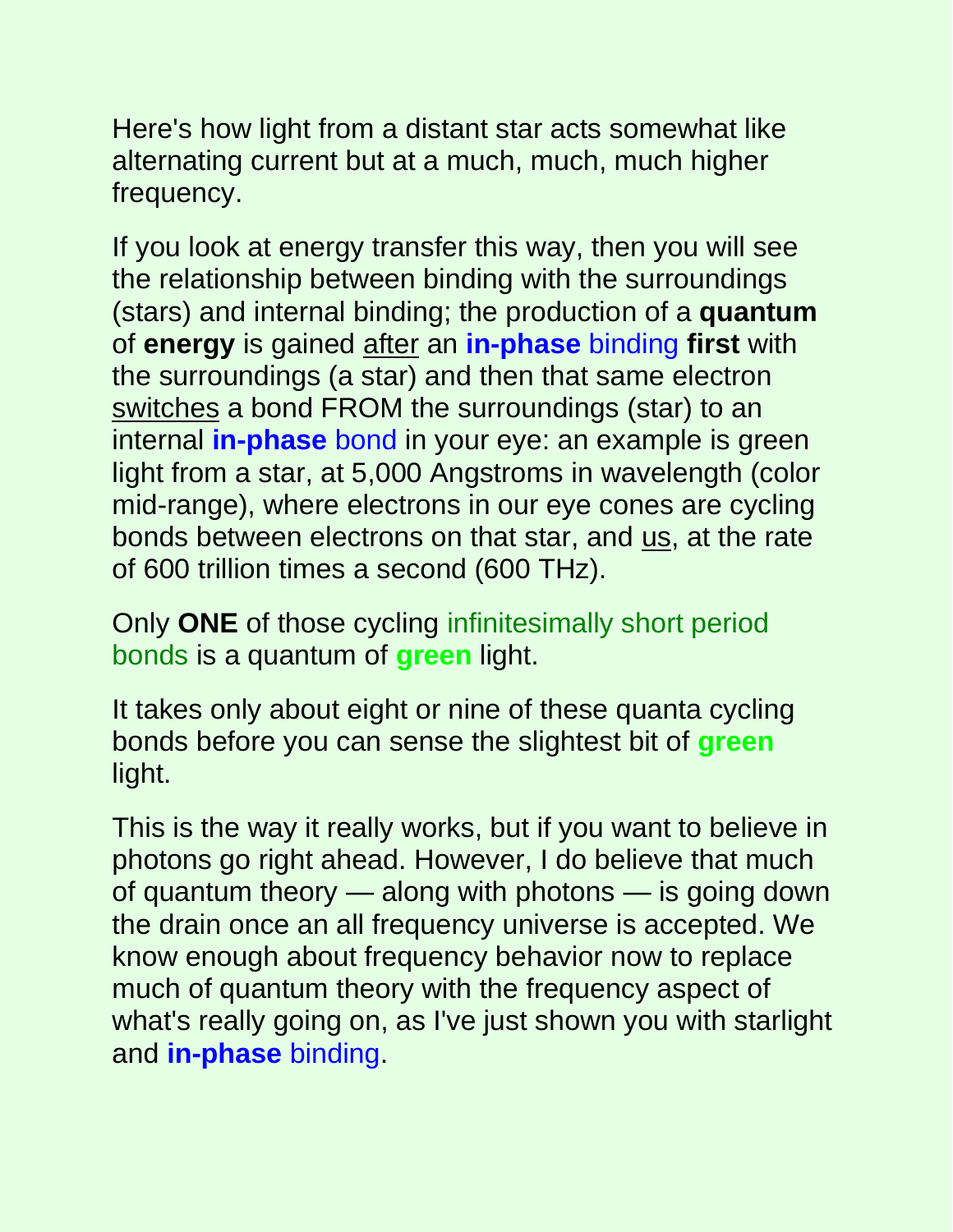Some features of quantum theory will remain because spacetime is not continuous — like field theory — as Einstein warned us. Spacetime comes in chunks and has holes.

Niels Bohr never realized that it was out-of-phase spacetime — not in-phase particles — that were coming from Planck's energy quanta.

Bohr had a 50 - 50 chance in getting it right, and he got it wrong!

Georges Lemaître a Belgian Catholic priest had the same odds in guessing between two words AWAY and AROUND, and he guessed wrong too on that one — even convincing Einstein — and gave us a myth that's believed just as strongly as quantum theory today.

I'll cover that myth later, and I'm glad I am writing this after Stephen Hawking died: much of his work relied on quantum theory, portions of which now have to be seriously looked into.

Even though the electron on a distant star giving you light, is separated from the one receiving that light in your eye — there is **no spacetime** whatsoever between their closest sides binding in-phase.

There is no spacetime — between those sides — because spacetime itself is only created by the closest sides of entities spinning out-of-phase.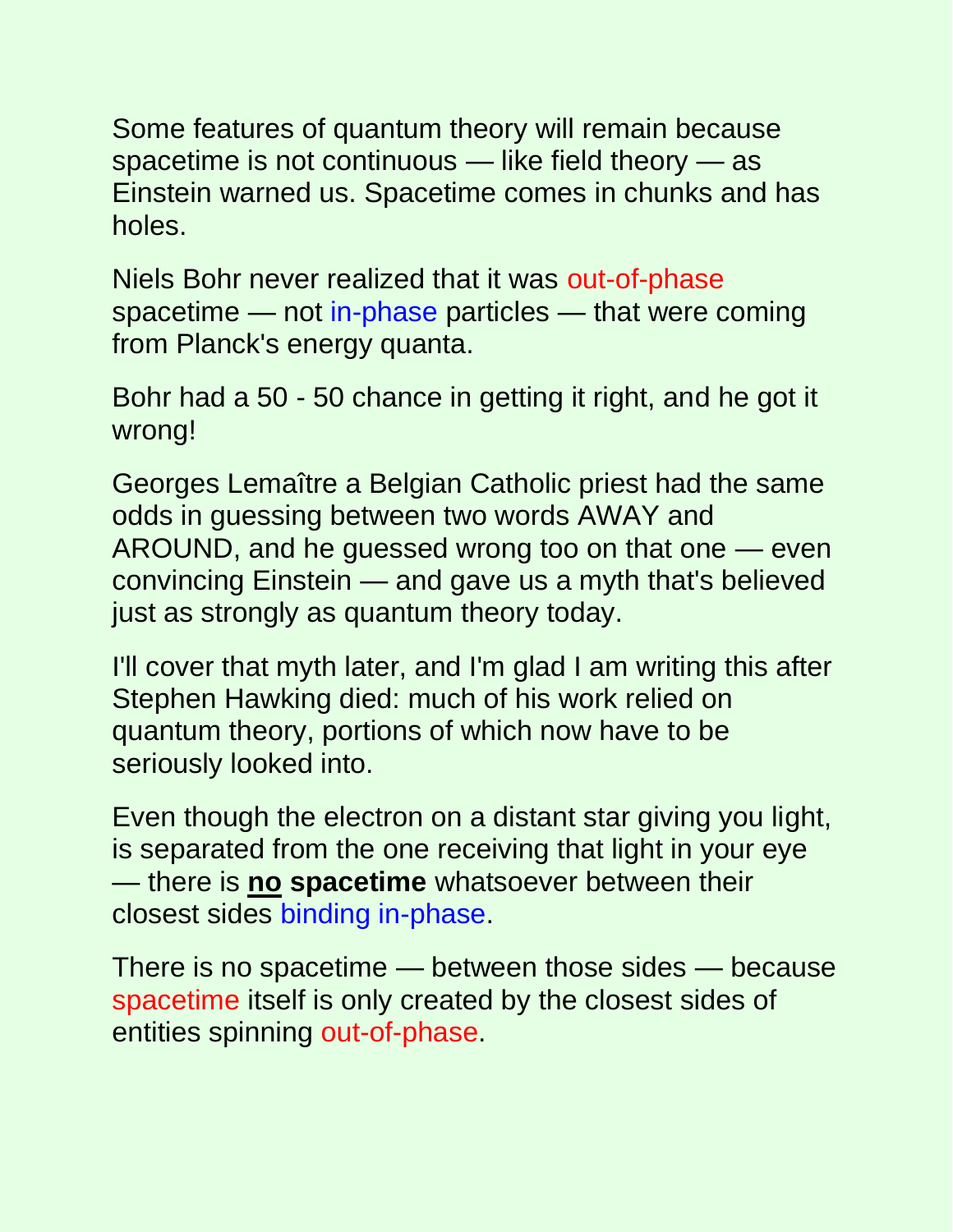Our thinking of a continuous spacetime has to entirely change to pieces of spacetime.

Bohr and Einstein were both original thinkers, nevertheless, neither got to the bottom of what caused these attractive and repulsive forces in this universe.

Now we know!

All attractive forces are caused by things that are inphase.

All repulsive forces — along with spacetime — are caused by things that are spinning out-of-phase with each other.

I've given you the correct building block model of how this universe is built.

That is my contribution — along with a lot of help from others that I learned from.

Mathematician Stephen Wolfram proved — in his *A New Kind of Science* — that all the math in the world isn't going to show how this universe works until you have the correct building block model.

And how true that has been!

This paper gives the correct building block model **foundation** — of this entire universe.

It's a foundation that scientists can finally build on to give all of us a better understanding of our universe and *hopefully*, a better world.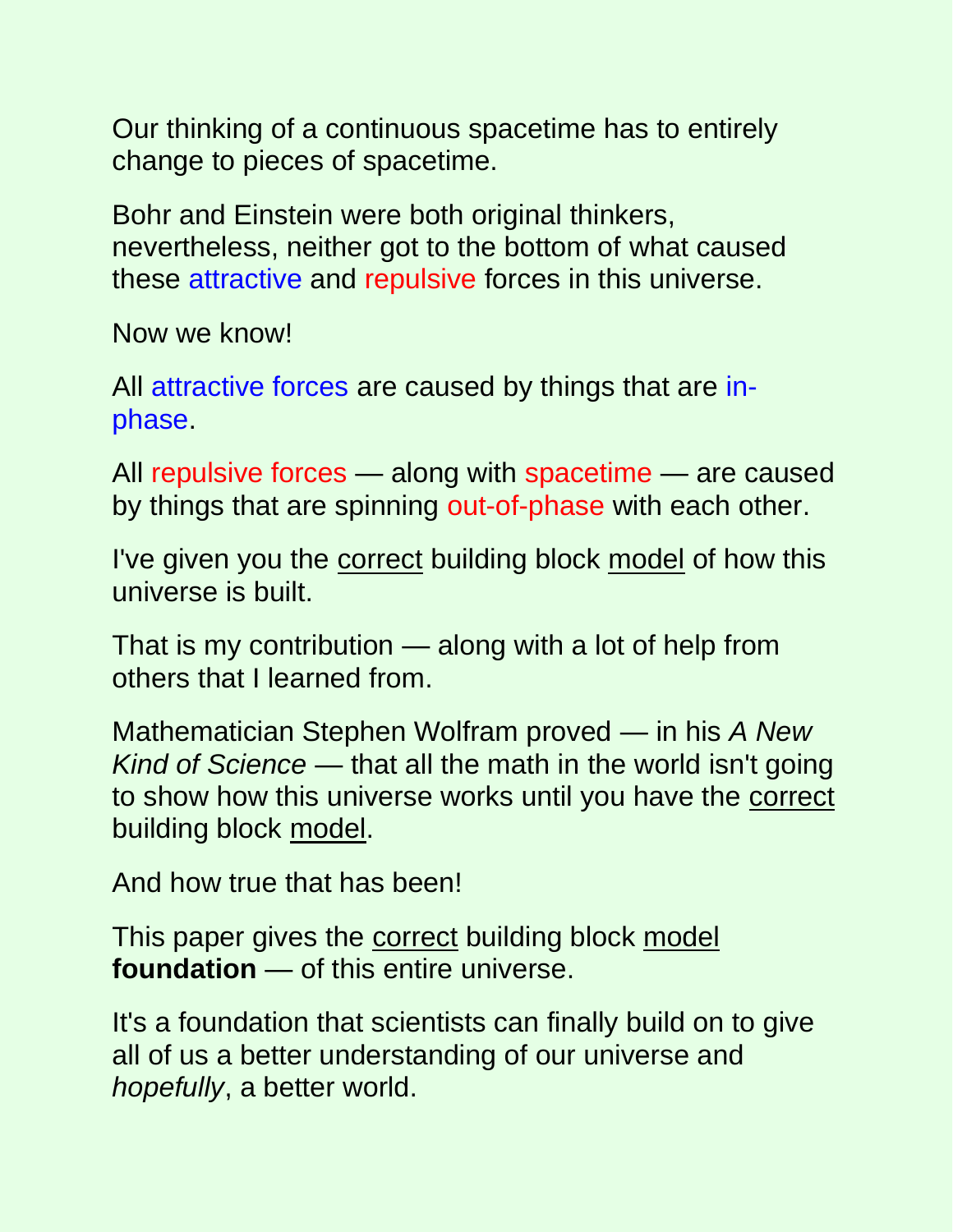I believe I have given you a glimpse of what the future has in store for us.

And now I must correct Crichton — whose words you will read later in the **C**omplementarity chapter: it was Niels Bohr who gave us photons, not Einstein.

Einstein claimed Bohr's Quantum Theory, that included photons, was not complete.

I passed the tests for the B and then the A amateur radio licenses and then the 2nd Class Commercial Radio License while in high school; from this I learned the importance of standing waves and impedance matching in energy transfers. I also had my pilot's license #1195823 too, before I graduated high school.

I got my 1st Class Radio license #P1-7-13647 after this.

In 1946 I could see, using alnico magnets, that a *relative motion or phase* concept of the electron spin gave correct answers for magnetism 100% of the time while the north and south pole concept didn't.

By 1947 I saw the same error margin using Benjamin Franklin's plus and minus charges that were worse at predicting, than the 100% correct *relative motion or phase* concept.

As I said, I published a book in 1966, about *seeing* this easy "unification of forces" and also *seeing* this amazing simplification of *"what the establishment believed"* was science. The New York Times had a full page about that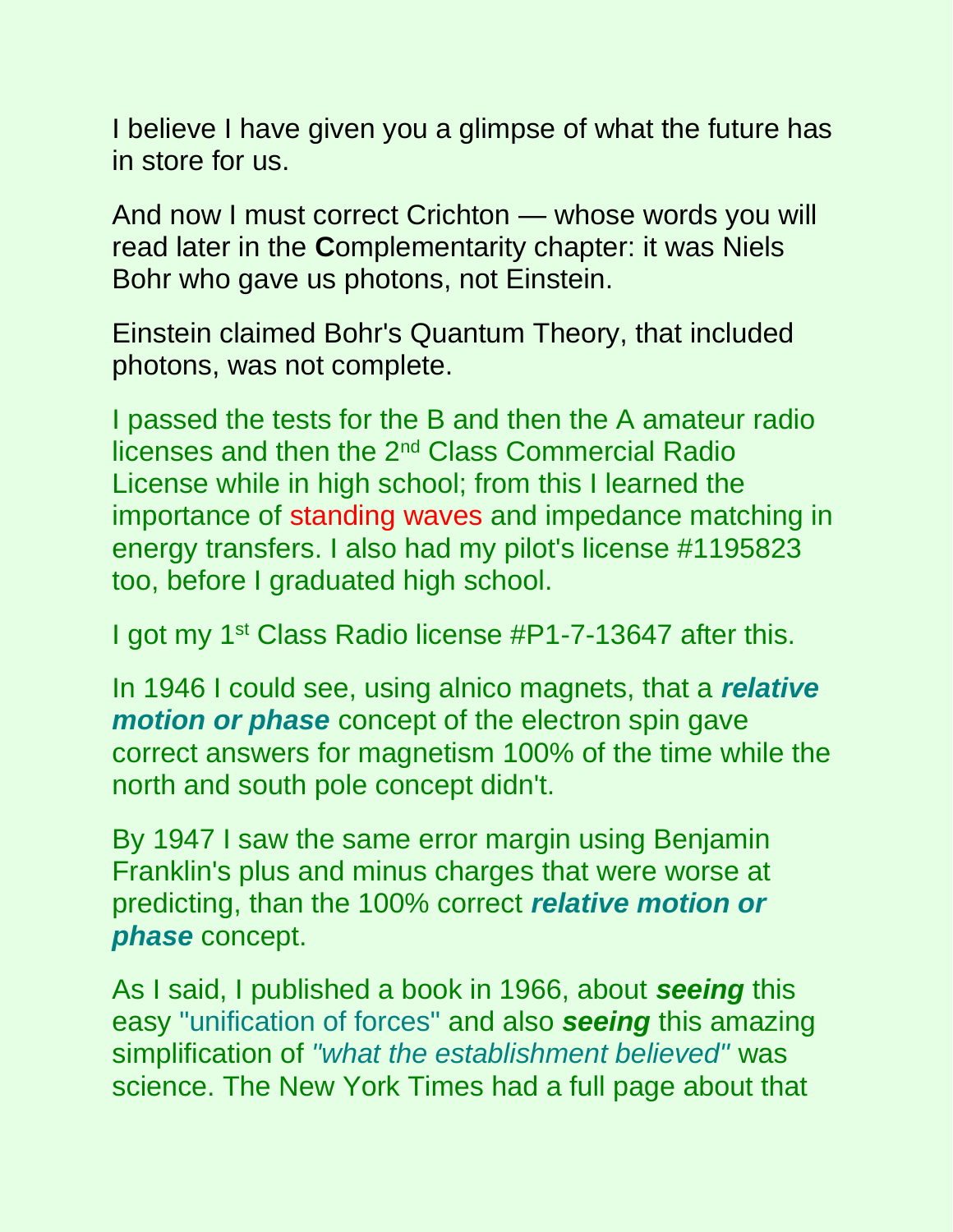1966 book of mine in the Book Review Section, on Sunday June 18th 1967.

But then it took me several decades more — *while eliminating standing waves and working on the latest things our scientists were able to construct* — to gradually put more and more of the pieces of this complicated science jigsaw puzzle together and then to realize how simple this entire universe, of spinning entities, really was.

Using **phase** along with my good friend *NASA scientist Dr. Milo Wolff's standing wave concept* — I found **all** attractive and repulsive forces are merely a *"simple phase relationship"* between all these spinning entities in both microcosm and macrocosm.

What was hard for me to believe, was how hard it was to convince others — who did not have the knowledge of standing waves and energy's impedance matching — to believe in this new way to see what was really going on called *Phase Symmetry*. *[phase symmetry](http://ampèrefitz.com/phase.symmetry.htm)*

Also, in Adobe.pdf - *[phase symmetry.pdf](http://ampèrefitz.com/phase.symmetry.pdf)*

This PAGE DATE: October 29, 2018..

THIS PAGE in html: - *<http://amperefitz.com/fieldtheory.html>*

Also, THIS PAGE in Word: - *<http://amperefitz.com/fieldtheory.doc>*

And THIS PAGE in Adobe pdf: *<http://amperefitz.com/fieldtheory.pdf>*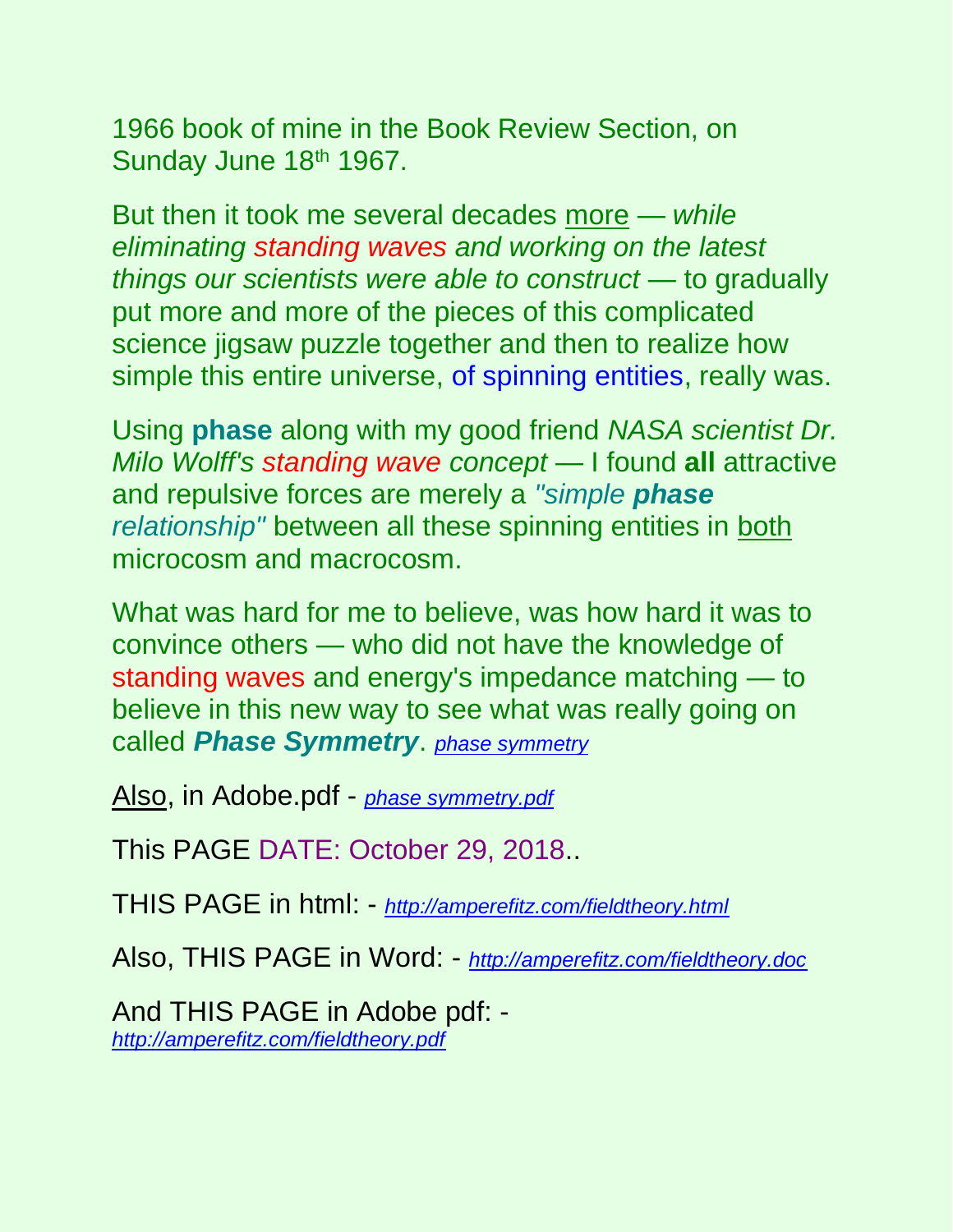This paper taken from the larger 3 Beliefs Paper. 3 Beliefs in htm: - *<http://amperefitz.com/3beliefs.htm>* Also, 3 Beliefs in Word: - *<http://amperefitz.com/3beliefs.doc>* And 3 Beliefs in Adobe pdf: - *<http://amperefitz.com/3beliefs.pdf>*

Also, see *[DPFJr](http://amperefitz.com/DPFJr)*

An Important Matter seen by Crichton in htm: - *[crichton.htm](http://amperefitz.com/crichton.htm)*

Also, Crichton in Word: - *[crichton.doc](http://amperefitz.com/crichton.doc)*

And also, Crichton in Adobe pdf: - *[crichton.pdf](http://amperefitz.com/crichton.pdf)*

#### P.S.

To keep this page short I had to leave out many more interesting things, but you will have to click on the following links and spend a lot more time reading to see those.

*See: [Phase symmetry makes quantum theory more complete. 12-02-2013](http://amperefitz.com/phase.symmetry.htm)*

Phase symmetry makes quantum theory more complete. 12-02-2013 also, in Adobe.pdf - *[phase.symmetry.pdf](http://amperefitz.com/phase.symmetry.pdf)*

**For the LATEST** Click: *[http://www.amperefitz.com](http://www.amperefitz.com/)*